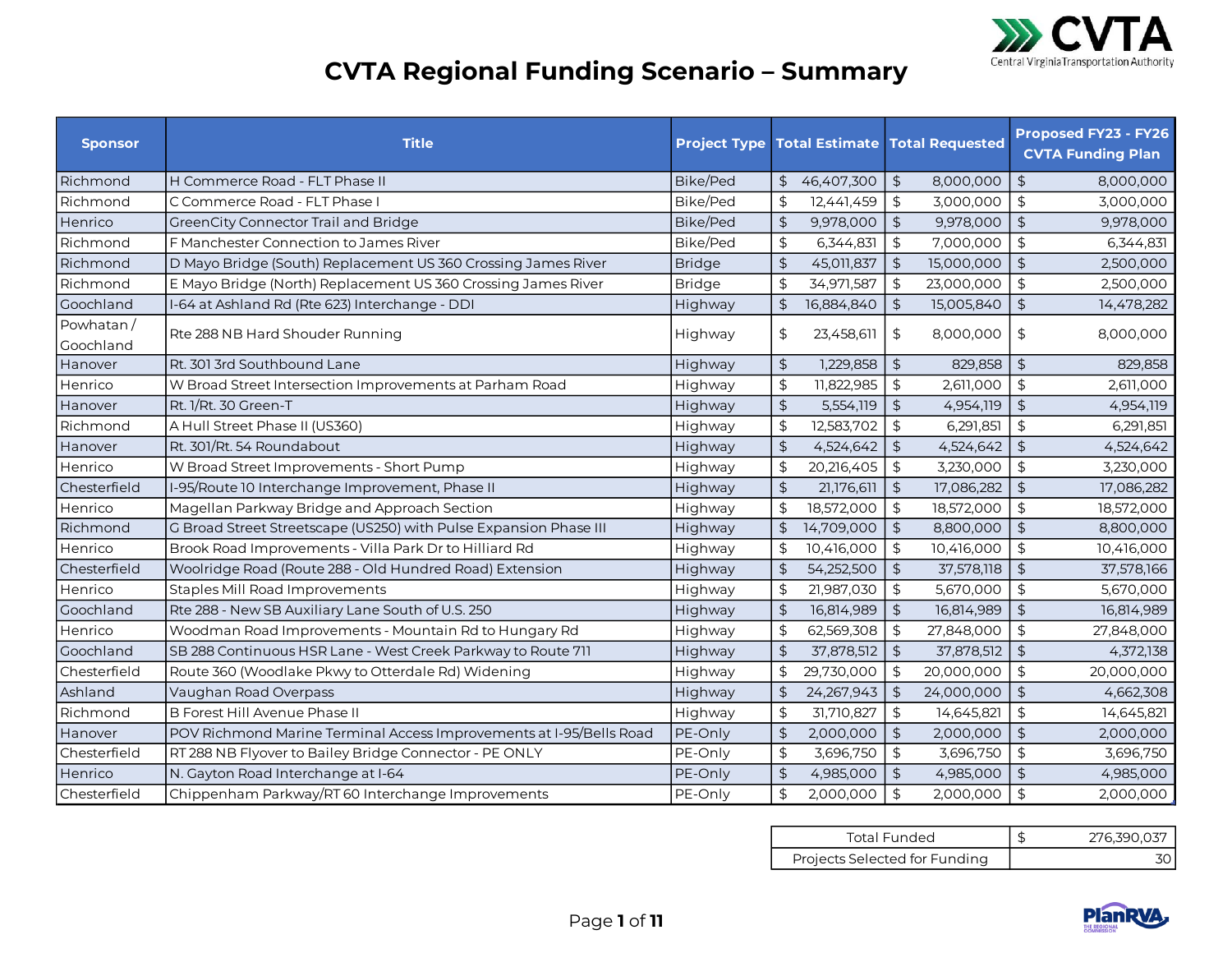

## **CVTA Regional Funding Scenario – Summary Map**



County of Henrico, VITA, Esri, HERE, Garmin, NGA, USGS, NPS

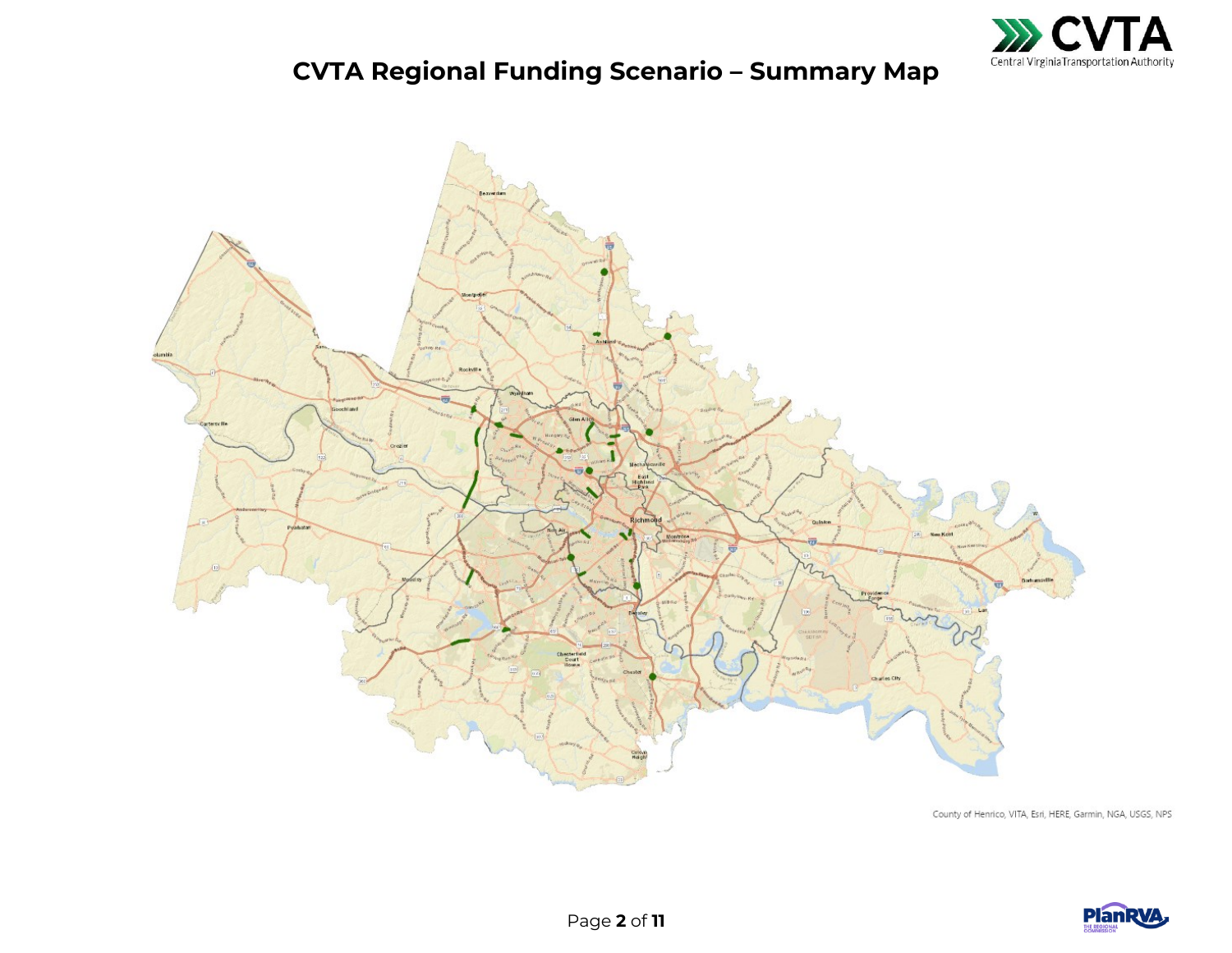

## **CVTA Regional Funding Scenario – Project Detail**

| <b>Sponsor</b> | <b>Title</b>                                                                        | <b>Description</b>                                                                                                                                                                                                                                                                                                                                                                                                                                                                                                                                                                                                                                                                                                                                                                                                                                                                                                                                                                                                                                                                                                                                                             | <b>Project Type</b> | <b>Total Estimate</b>       | <b>Total</b><br>Requested | <b>Proposed FY23</b><br>- FY26 CVTA<br><b>Funding Plan</b> |
|----------------|-------------------------------------------------------------------------------------|--------------------------------------------------------------------------------------------------------------------------------------------------------------------------------------------------------------------------------------------------------------------------------------------------------------------------------------------------------------------------------------------------------------------------------------------------------------------------------------------------------------------------------------------------------------------------------------------------------------------------------------------------------------------------------------------------------------------------------------------------------------------------------------------------------------------------------------------------------------------------------------------------------------------------------------------------------------------------------------------------------------------------------------------------------------------------------------------------------------------------------------------------------------------------------|---------------------|-----------------------------|---------------------------|------------------------------------------------------------|
| Richmond       | H Commerce<br>Road - FLT<br>Phase II                                                | This project will provide multimodal transportation improvements and streetscape to the 2-mile<br>stretch of Commerce Road from Decatur Street to Bellemeade Road, including providing the Fall<br>Line Trail. This project will provide a new typical section to support access to port-related frieght<br>movements including 10' sidewalk with 5' buffers, two travel lanes in each direction, dedicated left<br>turn lanes, crossing improvements, and other streetscape and trail amenities.                                                                                                                                                                                                                                                                                                                                                                                                                                                                                                                                                                                                                                                                              | Bike/Ped            | \$46,407,300                | \$<br>8,000,000           | 8,000,000<br>\$                                            |
| Richmond       | C Commerce<br>Road - FLT<br>Phase I                                                 | This Commerce Road Streetscape project will provide multimodal safety and operational<br>improvements to the 0.5mi stretch of Commerce Road from the Manchester Bridge to Decatur<br>Street through access management, turn lane improvements, bike lanes, sidewalks, shared-use<br>paths, and other streetscape amenities. Also includes the Fall Line Trail.                                                                                                                                                                                                                                                                                                                                                                                                                                                                                                                                                                                                                                                                                                                                                                                                                 | Bike/Ped            | $\frac{4}{5}$<br>12,441,459 | \$<br>3,000,000           | $\frac{1}{2}$<br>3,000,000                                 |
| Henrico        | GreenCity<br>Connector Trai<br>and Bridge                                           | A direct connection for bicycles and pedestrians along Athens Avenue and Scott Road, between<br>Longdale Trail and the GreenCity development. The connection is provided via a 12 foot wide shared<br>use path along the southern side of Athens Avenue/Scott Road from Cleveland Street to the Scott<br>Road Bridge over I-95. A 4 foot wide landscape buffer is typically provided between the path and<br>the curb. Where an open roadway section is provided, this buffer is expanded to 8 feet to<br>accommodate a 6 foot wide drainage ditch. Detailed segments and typical sections can be found in<br>the project sketch/flipbook submitted as supplemental material. The existing Scott Road bridge<br>over I-95 will be replaced with a new pedestrian bridge. The new bridge will span the existing and<br>any future lanes on I-95 and provide a 17' 6" vertical clearance. Roadway improvements include a<br>modular roundabout at the intersection of Athens Avenue and Aberdeen Street. Additionally, a<br>roundabout is proposed at the intersection of Scott Road and the main entrance to the proposed<br>development (Retreat at One - Garden City Parcel). | Bike/Ped            | \$<br>9,978,000             | \$<br>9,978,000           | \$<br>9,978,000                                            |
| Richmond       | F Manchester<br>Connection to<br>James River                                        | This project will provide a 10' shared use path with 2' shoulders and a new pedestrian bridge to<br>address pedestrian access and safety along the 0.3 mile connection from Semmes Avenue to the T.<br>Potterfield Bridge. This project will also include crossing improvements to cross Semmes Avenue<br>and LED pedestrian-scale lighting along the trail connection.                                                                                                                                                                                                                                                                                                                                                                                                                                                                                                                                                                                                                                                                                                                                                                                                        | Bike/Ped            | \$<br>6,344,831             | $\sqrt{2}$<br>7.000.000   | \$<br>6,344,831                                            |
| Richmond       | D Mayo Bridge<br>(South)<br>Replacement<br><b>US 360</b><br>Crossing<br>James River | The South Bridge is an eleven (11) span arch structure carrying 4 lanes of traffic between the south<br>bank of the James River and Mayo Island. The project is proposed to remove the existing Melan<br>Arch System and replace the superstructure using conventional beam girders (prestressed concrete<br>beam) with a facade that resembles the arch visual appearance. The approach roadway work will<br>be limited to transitions to the superstructure replacement and will not include any appreciable<br>grade changes; this will include roadway work on the island between the two bridges to maintain<br>the same proposed section.                                                                                                                                                                                                                                                                                                                                                                                                                                                                                                                                | <b>Bridge</b>       | \$<br>45,011,837            | \$15,000,000              | \$<br>2,500,000                                            |
| Richmond       | E Mayo Bridge<br>(North)<br>Replacement<br><b>US 360</b><br>Crossing<br>James River | The North Bridge is a seven (7) span arch structure carrying 4 lanes between Mayo Island and the<br>north bank of the James River. The project is proposed to remove the existing Melan Arch System<br>and replace the superstructure using conventional beam girders (prestressed concrete beam) with<br>a facade that resembles the arch visual appearance. The approach roadway work will be limited to<br>transitions to the superstructure replacement and will not include any appreciable grade changes;<br>this will include roadway work on the island between the two bridges to maintain the same<br>proposed section.                                                                                                                                                                                                                                                                                                                                                                                                                                                                                                                                              | <b>Bridge</b>       | \$<br>34,971,587            | \$23,000,000              | 2,500,000<br>$\frac{1}{2}$                                 |

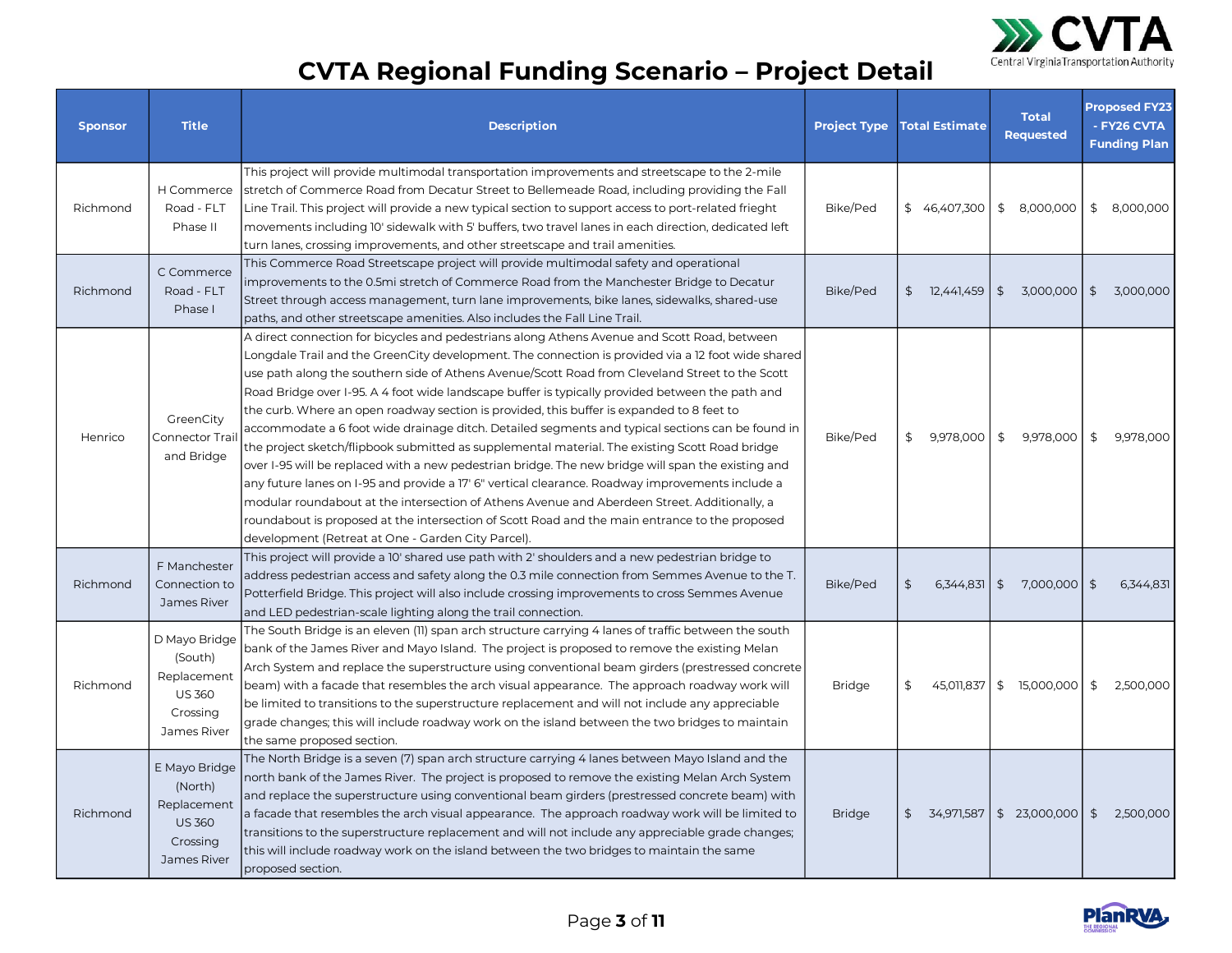

| <b>Sponsor</b>         | <b>Title</b>                                                   | <b>Description</b>                                                                                                                                                                                                                                                                                                                                                                                                                                                                                                                                                                                                                                                                                                                                                                                                                                                                                     | <b>Project Type</b> | <b>Total Estimate</b> | <b>Total</b><br><b>Requested</b> | <b>Proposed FY23</b><br>- FY26 CVTA<br><b>Funding Plan</b> |
|------------------------|----------------------------------------------------------------|--------------------------------------------------------------------------------------------------------------------------------------------------------------------------------------------------------------------------------------------------------------------------------------------------------------------------------------------------------------------------------------------------------------------------------------------------------------------------------------------------------------------------------------------------------------------------------------------------------------------------------------------------------------------------------------------------------------------------------------------------------------------------------------------------------------------------------------------------------------------------------------------------------|---------------------|-----------------------|----------------------------------|------------------------------------------------------------|
| Goochland              | I-64 at Ashland<br>Rd (Rte 623)<br>Interchange -<br><b>DDI</b> | Proposed project would reconstruct the existing diamond interchange to a single-lane Diverging<br>Diamond Interchange (DDI). This configuration does not impact the existing bridge over I-64 and<br>will also not preclude a future project to widen the bridge and Ashland Road to four lanes. As part of<br>the project, the entrance to the park-and-ride lot would be relocated to Bennington Road. No right-<br>of-way impacts are expected.                                                                                                                                                                                                                                                                                                                                                                                                                                                     | Highway             | \$16,884,840          | \$15,005,840                     | 14,478,282<br>\$                                           |
| Powhatan/<br>Goochland | <b>Rte 288 NB</b><br><b>Hard Shouder</b><br>Running            | The existing shoulder on northbound route 288 between the on-ramp of route 711 to the off-ramp<br>of route 6 would be reconstructed into a 11-foot hard running shoulder to be used during the AM<br>peak travel hours. Also, included would be installation of gantries with signage regarding usage.<br>The project also includes the construction of emergency pull-offs to provide a refuge area for<br>disabled vehicles while the hard shoulder running lane is in operation.                                                                                                                                                                                                                                                                                                                                                                                                                    | Highway             | \$<br>23,458,611      | $\frac{1}{2}$<br>8,000,000       | \$<br>8,000,000                                            |
| Hanover                | Rt. 301 3rd<br>Southbound<br>Lane                              | The project will convert the paved shoulder to a through lane to provided three lanes in the<br>southbound direction between Atlee Rd and Atlee Station Rd, matching the three existing lanes in<br>the northbound direction. This improvement should result in improved operations and a reduction<br>in crashes through this section.                                                                                                                                                                                                                                                                                                                                                                                                                                                                                                                                                                | Highway             | 1,229,858<br>\$       | \$<br>829,858                    | \$<br>829,858                                              |
| Henrico                | Intersection<br>Improvements<br>at Parham<br>Road              | The proposed project will provide additional turn lanes at the intersection of W Broad Street at<br>Parham Road and the installation of an innovation quadrant intersection by utilizing Skipwith<br>W Broad Street Road. The improvements will include an additional eastbound left-turn lane to provide dual left-<br>turns with approximately 200 feet of storage and removal of the northbound left-turn lane.<br>Northbound left-turning traffic will be diverted onto Skipwith Road from Parham Road to form a<br>quadrant intersection. Approximately 2000 feet of sidewalk will be installed along the north and<br>south sides of W Broad Street and Parham Road, encompassing the project area limits, ccess<br>management improvements are proposed at the intersection of W Broad Street at Pine Grove<br>Drive, W Broad Street at Hollybrook Avenue, and W Broad Street at Carousel Lane. | Highway             | $11,822,985$ \$<br>\$ | 2,611,000                        | 2,611,000<br>\$                                            |
| Hanover                | Rt. 1/Rt. 30<br>Green-T                                        | The project will convert the stop-controlled intersection (Rt 1 & Rt. 30) to a signalized "Green-T" to<br>improve safety and operations. A total of 21 crashes (7 injury, 14 property damage only) have<br>occured at this location since 2017.                                                                                                                                                                                                                                                                                                                                                                                                                                                                                                                                                                                                                                                        | Highway             | \$<br>5,554,119       | \$<br>4,954,119                  | \$<br>4,954,119                                            |
| Richmond               | A Hull Street<br>Phase II<br>(US360)                           | This project will improve the typical section of Hull Street from Chippenham Parkway to Hey Road<br>by providing two through travel lanes in each direction, a raised median, and dedicated turn lanes<br>along the $\frac{3}{4}$ mile corridor. The project will reduce the number of entrances and median crossings<br>(access management), provide safer accommodations for people who walk and bike including<br>streetscape, 10' shared-use path, and 5' sidewalk, and bike, pedestrian & access improvements to<br>high frequency transit service.                                                                                                                                                                                                                                                                                                                                               | Highway             | \$12,583,702          | $\frac{4}{5}$<br>6,291,851       | $\sqrt{2}$<br>6,291,851                                    |
| Hanover                | Rt. 301/Rt. 54<br>Roundabout                                   | The project will convert the "Y" intersection (Rt. 301 & Rt. 54) into a single-lane roundabout to<br>improve operations and safety. The current configuartion of the intersection and commercial<br>entrances located in the functional area of the intersection has resulted in 16 crashes (7 injury, 9<br>property damage only) since 2017.                                                                                                                                                                                                                                                                                                                                                                                                                                                                                                                                                          | Highway             | 4,524,642             | \$<br>4,524,642                  | \$<br>4,524,642                                            |

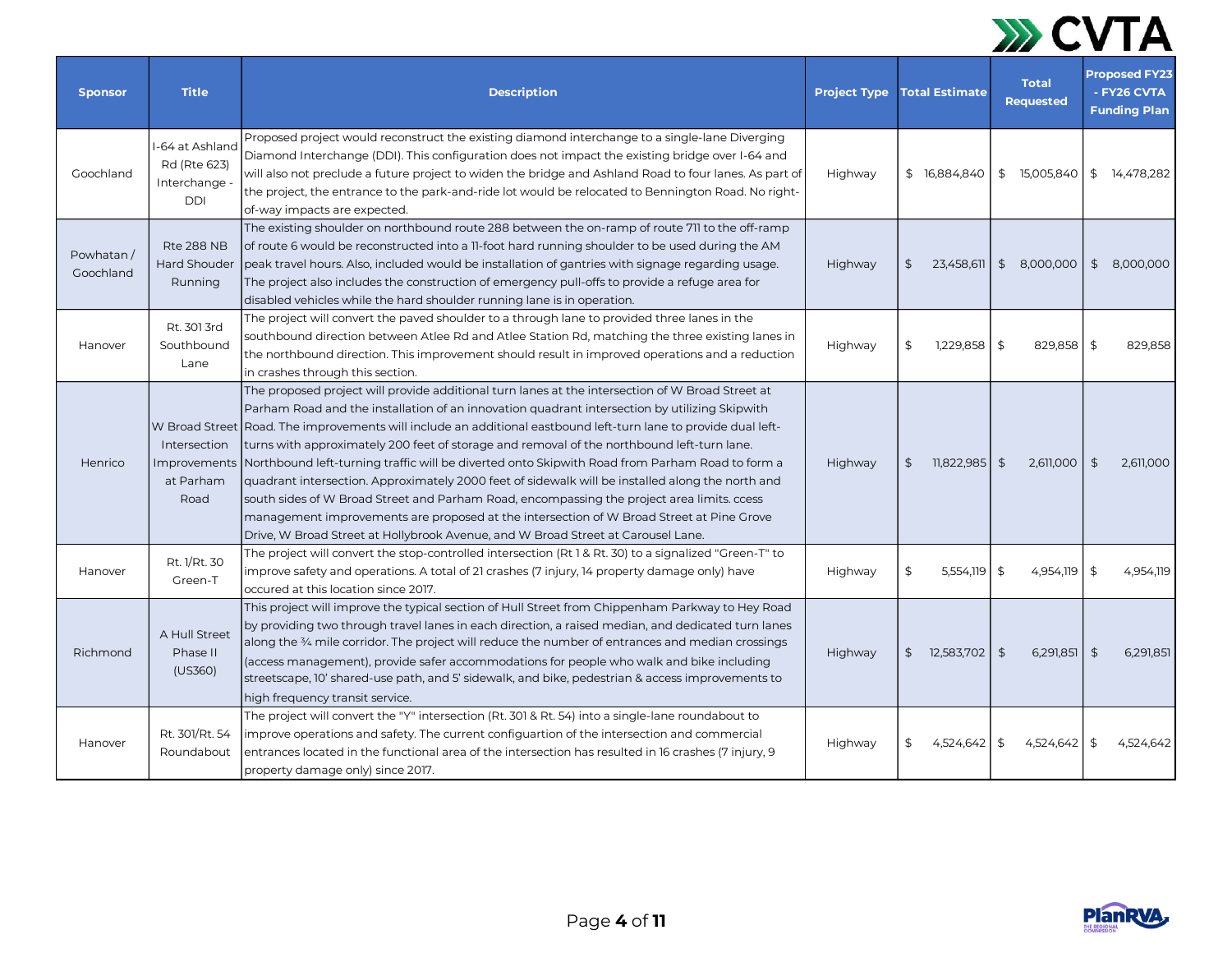

| <b>Sponsor</b> | <b>Title</b>                                                                     | <b>Description</b>                                                                                                                                                                                                                                                                                                                                                                                                                                                                                                                                                                                                                                                                                                              | <b>Project Type</b> | <b>Total Estimate</b>       | <b>Total</b><br><b>Requested</b> | <b>Proposed FY23</b><br>- FY26 CVTA<br><b>Funding Plan</b> |
|----------------|----------------------------------------------------------------------------------|---------------------------------------------------------------------------------------------------------------------------------------------------------------------------------------------------------------------------------------------------------------------------------------------------------------------------------------------------------------------------------------------------------------------------------------------------------------------------------------------------------------------------------------------------------------------------------------------------------------------------------------------------------------------------------------------------------------------------------|---------------------|-----------------------------|----------------------------------|------------------------------------------------------------|
| Henrico        | <b>W</b> Broad Street<br>Improvements<br>Short Pump                              | This project will convert right-turn lanes along westbound US250 (W Broad Street) to a continuous<br>shared through-right lane from Tom Leonard Drive to Pouncey Tract Road. Access management<br>improvements include closing the existing median break located at the Walmart between the<br>intersecions of Pouncey Tract Road and John Rolfe Parkway. Approximately 1000 linear feet of flex<br>post delineators will be constructed on westbound W Broad Street from the I-64 EB/WB W Broad<br>Street (Exit 178A) to the intersection of W Broad Street and Gathering Place. Intersection<br>improvements included at Tom Leonard Drive, Brownstone Boulevard, John Rolfe Parkway, and<br>Pouncey Tract Road.              | Highway             | \$20,216,405                | $\frac{1}{2}$<br>3,230,000       | $\sqrt{5}$<br>3,230,000                                    |
| Chesterfield   | I-95/Route 10<br>Interchange<br>Improvement,<br>Phase II                         | Construct the remaining elements of a partial cloverleaf interchange: remove loops and signalize<br>ramps. This is design of the final phase of the necessary improvements to the interchange.                                                                                                                                                                                                                                                                                                                                                                                                                                                                                                                                  | Highway             | \$<br>21,176,611            | \$ 17,086,282                    | \$<br>17,086,282                                           |
| Henrico        | Magellan<br>Parkway<br>Bridge and<br>Approach<br>Section                         | This segement consists of a new alignment connecting the County Funded Extension Section to<br>the Retreat @ One Section. A new 4-lane bridge will be constructed over I-95. The proposed<br>transverse section is shown on the project sketch. The bridge will also include a VDOT standard<br>pedestrian fence system on the side with the 10 foot wide shared use path.                                                                                                                                                                                                                                                                                                                                                      | Highway             | \$18,572,000                | \$18,572,000                     | \$18,572,000                                               |
| Richmond       | G Broad Street<br>Streetscape<br>(US250) with<br>Pulse<br>Expansion<br>Phase III | This Broad Street Streetscape w/ Pulse BRT Expansion Phase III project will provide multimodal<br>safety and operational improvements from the ongoing STARS study to the 1.3 mile stretch of Broad<br>Street from Commonwealth Avenue to Libbie Avenue through dedicated BRT lanes, sidewalk,<br>lighting, ADA accessible ramp improvements, pedestrian crossing improvements, access<br>management to reduce and consolidate median crossings, and other streetscape amenities<br>including landscaping, street furniture, and bus stop improvements.                                                                                                                                                                         | Highway             | \$14,709,000                | \$8,800,000                      | 8,800,000<br>\$                                            |
| Henrico        | <b>Brook Road</b><br><b>Improvements</b><br><b>Hilliard Rd</b>                   | This project will provide intersection improvements, access management, and pedestrian<br>accommodations along Brook Road (US-1) from Villa Park Drive to Hilliard Road. Intersection<br>improvements include realignment of eastbound Lakeside Avenue to align with Lakeside<br>Boulevard. Access management includes a concrete median contructed along the entire length of<br>Villa Park Dr to  the project with openings at Brookside Avenue, Ridge Road, and La Von Drive. Pedestrian<br>accommodations include pedestrian signals and crosswalks at the signalized intersection of Villa<br>ParkDrive and Lakeside Avenue. A sidewalk will be constructed along the east side of Brook Road<br>along the project limits. | Highway             | 10,416,000<br>$\mathsf{\$}$ | \$10,416,000                     | $\sqrt{5}$<br>10,416,000                                   |
| Chesterfield   | Woolridge<br>Road (Route<br>288 - Old<br>Hundred Road)<br><b>Extension</b>       | Construct a new four-lane road between Route 288 and Old Hundred Road. Project includes a<br>bridge, shared-use path and sidewalk.                                                                                                                                                                                                                                                                                                                                                                                                                                                                                                                                                                                              | Highway             | \$54,252,500                | \$<br>37,578,118                 | \$<br>37,578,166                                           |

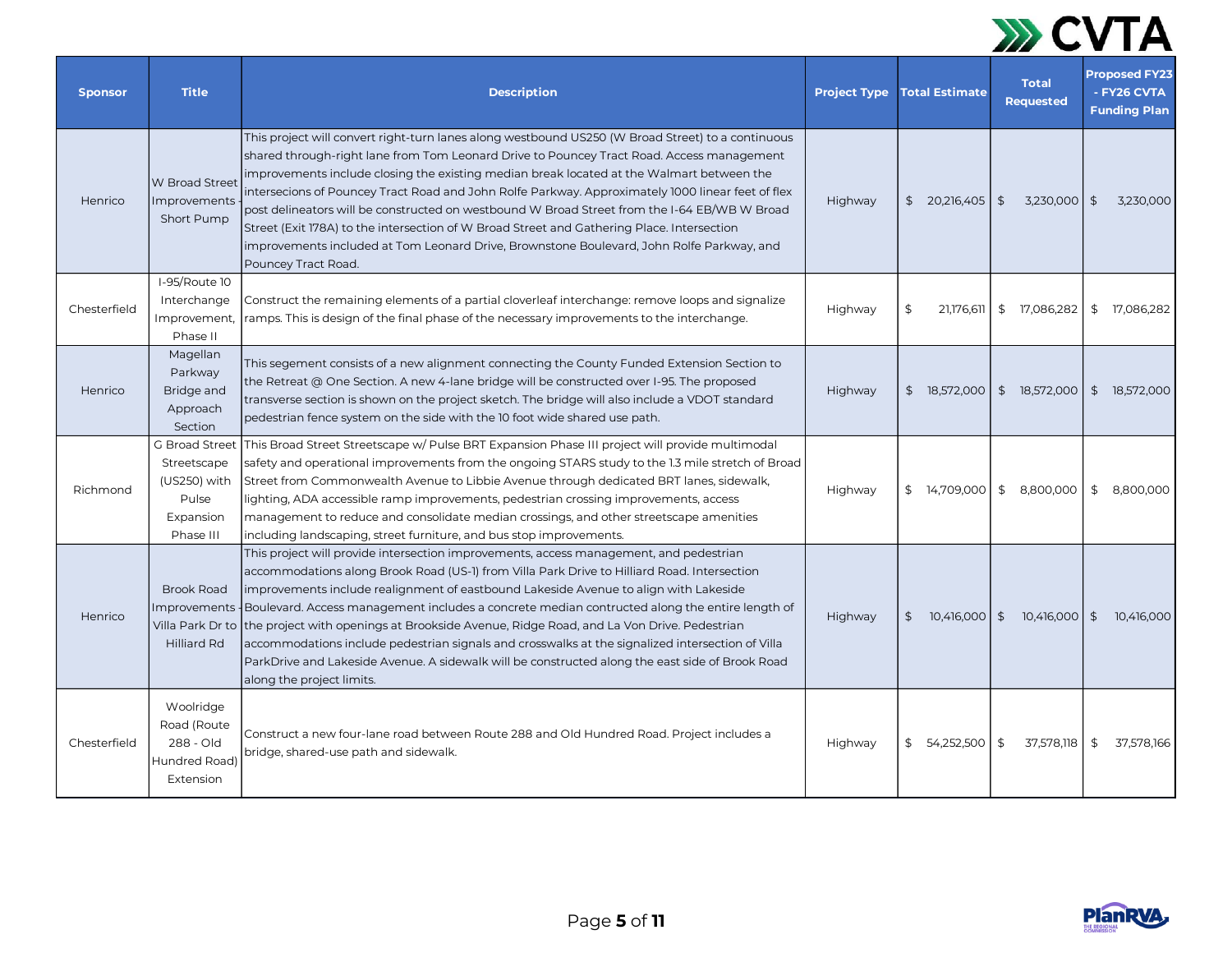

| <b>Sponsor</b> | <b>Title</b>                                                                              | <b>Description</b>                                                                                                                                                                                                                                                                                                                                                                                                                                                                                                                                                                                                                                                                                                                                                                                                                                                                                                                                                                                                                                                                                                                                                                                                                                                                                            | <b>Project Type</b> | <b>Total Estimate</b> | <b>Total</b><br><b>Requested</b> | <b>Proposed FY23</b><br>- FY26 CVTA<br><b>Funding Plan</b> |
|----------------|-------------------------------------------------------------------------------------------|---------------------------------------------------------------------------------------------------------------------------------------------------------------------------------------------------------------------------------------------------------------------------------------------------------------------------------------------------------------------------------------------------------------------------------------------------------------------------------------------------------------------------------------------------------------------------------------------------------------------------------------------------------------------------------------------------------------------------------------------------------------------------------------------------------------------------------------------------------------------------------------------------------------------------------------------------------------------------------------------------------------------------------------------------------------------------------------------------------------------------------------------------------------------------------------------------------------------------------------------------------------------------------------------------------------|---------------------|-----------------------|----------------------------------|------------------------------------------------------------|
| Henrico        | <b>Staples Mill</b><br>Road<br>Improvements                                               | This project includes an additional southbound through lane on Staples Mill Road between I-64<br>west on-ramp and I-64 east on-ramp. Intersection improvements at Bethlehem Road and Staples<br>Mill Road will add a left-turn lane on Staples Mill southbound to create dual lefts onto Bethlehem<br>Road eastbound. The south side of Bethlehem Road will be widened to accommodate the dual left<br>eastbound turning movement. Westbound Bethlehem Road will be widened to include a left-turn<br>lane, a shared through-right, and a right turn lane. Pedestrian accommodations include crosswalks,<br>pedestrian signal heads, push-buttons, and ADA ramps on Staples Mill Road at the intersections of<br>Townhouse Road, Wharfide Road/Dumbarton Road, Dickens Road, I-64 off ramp, Bethlehem Road,<br>Libbie Mill E. Boulevard, and Libbie Lake S. Street/Waller Road. A new intersection will be created at<br>the I-64 exit ramp onto southbound Staples Mill Road. The signal at the new intersection will<br>eliminate the existing merge between the exit ramp and southbound Staples Mill Road. The<br>proposed project will replace the merge movement with signalized triple right turn lanes. Access<br>management will be provided at the side streets of Millstone Road/Northside Avenue. | Highway             | \$21,987,030          | $\frac{4}{5}$<br>5,670,000       | \$<br>5.670.000                                            |
| Goochland      | <b>Rte 288 - New</b><br><b>SB Auxiliary</b><br>Lane South of<br>U.S. 250                  | Construct new southbound auxiliary lane on Rte 288, approximately 1.4 miles in length, between<br>southbound exit ramp from Rte. 250 (Broad Street Road) and southbound entrance ramp onto Rte.<br>740 (Tuckahoe Creek Parkway).                                                                                                                                                                                                                                                                                                                                                                                                                                                                                                                                                                                                                                                                                                                                                                                                                                                                                                                                                                                                                                                                              | Highway             | \$<br>16,814,989      | \$<br>16,814,989                 | \$<br>16,814,989                                           |
| Henrico        | Woodman<br>Road<br>Improvements<br>Mountain Rd to<br>Hungary Rd                           | Widen Woodman Road to provide a four-lane divided typical section between Hungary Road to<br>approximately 500 feet south of Mountain Road. Project includes turn lane improvements (new<br>southbound right-turn lane and left-turn lane extensions at Mountain Road/Woodman Road<br>intersetion). The improvements includes a shared use path on the eastern side and sidewalk on the<br>western side of Woodman Road. Pedestrian crossing will be provide at the signalized intersections.                                                                                                                                                                                                                                                                                                                                                                                                                                                                                                                                                                                                                                                                                                                                                                                                                 | Highway             | \$62,569,308          | \$27,848,000                     | \$ 27,848,000                                              |
| Goochland      | <b>SB 288</b><br>Continuous<br>HSR Lane -<br><b>West Creek</b><br>Parkway to<br>Route 711 | Project would reconstruct the shoulder on southbound Route 288 between the on-ramp of West<br>Creek Parkway and the off-ramp of Route 711 to provide an 11-foot wide hard running shoulder lane<br>to be employed during PM peak travel hours. Installation of gantries with signage detailing usage<br>and ITS improvements within the Route 288 corridor are included. Project also includes<br>construction of emergency pull-offs for disabled vehicles while the hard shoulder running lane is in<br>operation.                                                                                                                                                                                                                                                                                                                                                                                                                                                                                                                                                                                                                                                                                                                                                                                          | Highway             |                       | $$37,878,512$ \$ 37,878,512      | \$<br>4,372,138                                            |
| Chesterfield   | Route 360<br>(Woodlake)<br>Pkwy to<br>Otterdale Rd)<br>Widening                           | Widen Route 360 between Woodlake Parkway and Otterdale Road. Extend the existing 6-lane<br>section, with sidewalks on both sides, from just east of Dogwood Park Road to Otterdale Road as<br>recommended by the VDOT Route 360 Arterial Management Plan [September 2021]. Pedestrian<br>accommodations along WB Route 360 will also be extended from its current terminus at Woodlake<br>Parkway to just east of Dogwood Park Drive.                                                                                                                                                                                                                                                                                                                                                                                                                                                                                                                                                                                                                                                                                                                                                                                                                                                                         | Highway             | \$ 29.730.000         | \$20,000,000                     | \$ 20,000,000                                              |
| Ashland        | Vaughan Road<br>Overpass                                                                  | Construct an east/west two-track rail overpass at the Vaughan Road intersection as approved and<br>recommended by the DC2RVA FEIS Record of Decision. It will be 39' 4" wide with 2 lanes and<br>sidewalks to connect to sidewalks on either side. It will provide a vital safety connection for adjacent<br>school and fire station and access to a 286 acre industrial site. R.O.W. will need to be obtained to<br>provide for proper alignment and elevation from Vaughan Road and Archie Cannon Road.                                                                                                                                                                                                                                                                                                                                                                                                                                                                                                                                                                                                                                                                                                                                                                                                     | Highway             | \$24,267,943]         | \$24,000,000                     | 4.662.308<br>\$                                            |

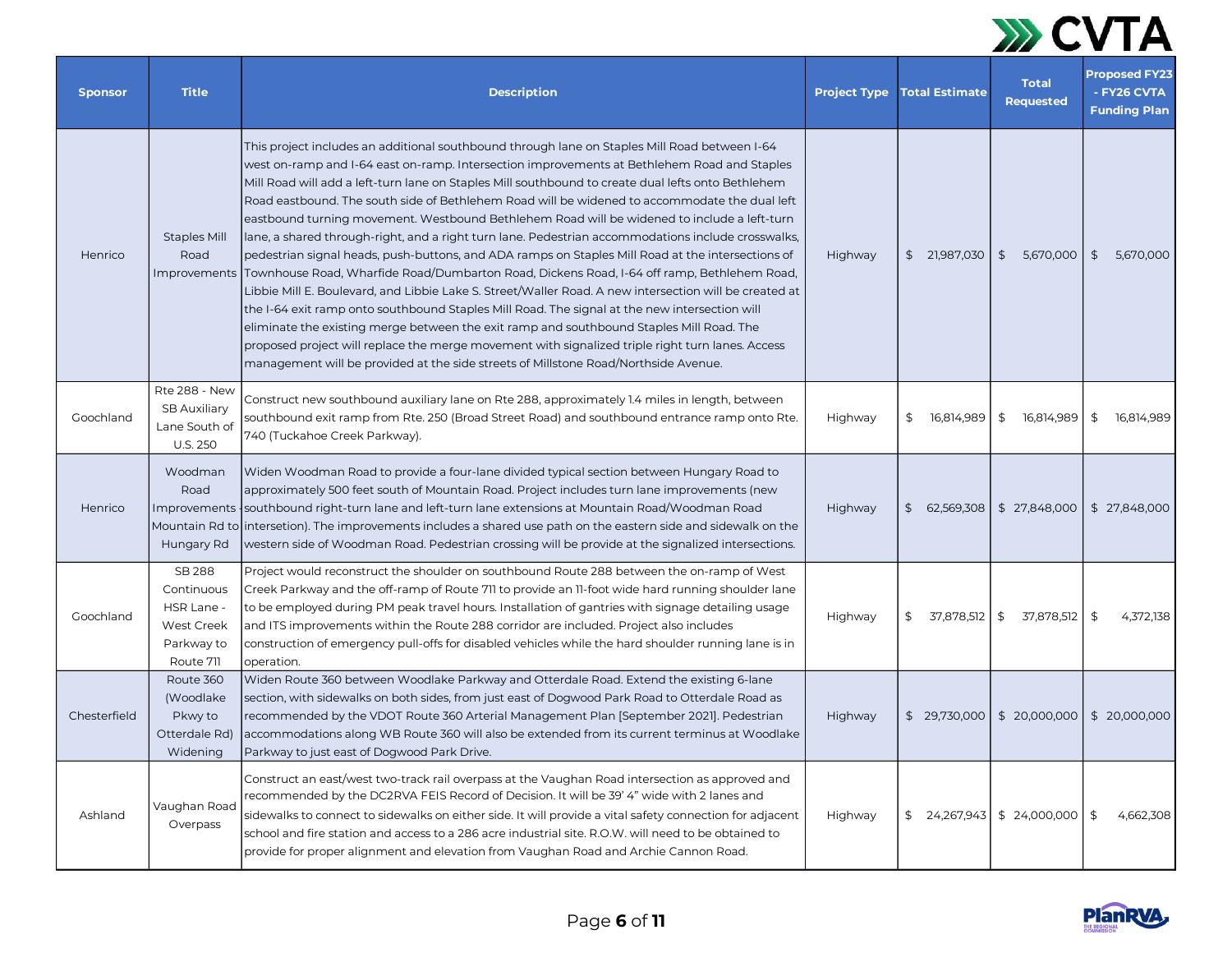

| <b>Sponsor</b> | <b>Title</b>                                                                      | <b>Description</b>                                                                                                                                                                                                                                                                                                                                                                                                                                                                                                                                                                                                                                                  | <b>Project Type</b> | <b>Total Estimate</b>       | <b>Total</b><br><b>Requested</b> | <b>Proposed FY23</b><br>- FY26 CVTA<br><b>Funding Plan</b> |
|----------------|-----------------------------------------------------------------------------------|---------------------------------------------------------------------------------------------------------------------------------------------------------------------------------------------------------------------------------------------------------------------------------------------------------------------------------------------------------------------------------------------------------------------------------------------------------------------------------------------------------------------------------------------------------------------------------------------------------------------------------------------------------------------|---------------------|-----------------------------|----------------------------------|------------------------------------------------------------|
| Richmond       | <b>B</b> Forest Hill<br>Avenue Phase<br>$\mathbf{H}$                              | The Forest Hill Avenue Phase II project will improve multimodal safety and operations along the<br>one mile section of Forest Hill Avenue from Powhite Parkway to Dorchester Road. The project will<br>provide a raised median for access management and dedicated turn lanes, buffered bike lanes in<br>each direction, sidewalk along the corridor where there is none today, crossing improvements at<br>three intersections and other streetscape amenities including lighting. The project also improves<br>access for people who walk and bike to high frequency transit to ten transit stops.                                                                | Highway             | 31,710,827<br>\$            | $\frac{1}{2}$<br>14,645,821      | \$<br>14.645.821                                           |
| Hanover        | Marine<br>Terminal<br><b>Access</b><br>Improvements<br>at I-95/Bells<br>Road      | POV Richmond This request for \$2 million in CVTA regional funding has advanced from a transportation study that<br>was commissioned by the Virginia Department of Transportation, in collaboration with PlanRVA<br>and The Port of Virginia, to identify and develop transportation solutions to access and safety<br>challenges in the area surrounding the I-95 Bells Road Interchange and Commerce Road.<br>Advancing this PE-only funding request will continue to advance the planning for this regional<br>investment and position the project to more competitively compete for other sources of funding to<br>advance the RW and CN phases of the project. | PE-Only             | 2,000,000<br>\$             | $\frac{1}{2}$<br>2,000,000       | \$<br>2,000,000                                            |
| Chesterfield   | <b>Rte 288 NB</b><br>Flyover to<br><b>Bailey Bridge</b><br>Connector - PE<br>ONLY | Requesting CVTA regional funds to design right-of-way plans (90%) for the Route 288 NB Flyover to<br>Bailey Bridge Connector. The proposed improvement was originally recommended as part of the<br>RT 288/RT 360 Interchange Area Study [March 2016] and can be found here:<br>https://www.virginiadot.org/projects/richmond/u.s._360-rt._288_interchange_area_study.asp.The<br>flyover concept was further refined in the approved RT 288 at Bailey Bridge Connector IMR June<br>2018].                                                                                                                                                                           | PE-Only             | \$<br>3,696,750             | \$<br>3,696,750                  | \$<br>3,696,750                                            |
| Henrico        | Interchange at<br>$1-64$                                                          | N. Gayton Road Preliminary engineering for the design and environmental documentation of a new interchange at<br>the intersection of North Gayton Road and Interstate I-64 to facilitate accessibility and congestion<br>mitigation in the Short Pump area.                                                                                                                                                                                                                                                                                                                                                                                                         | PE-Only             | 4.985.000<br>\$             | \$<br>4.985.000                  | 4.985.000<br>\$                                            |
| Chesterfield   | Chippenham<br>Parkway/RT 60<br>Interchange<br><b>Improvements</b>                 | Requesting CVTA regional funds to design right-of-way plans (90%) for the Chippenham<br>Parkway/Route 60 Interchange Improvements which includes converting the existing cloverleaf<br>configuration to a partial cloverleaf interchange with contraflow left turns. The proposed<br>improvements are a recommendation from the VDOT STARS Route 76 Corridor Study [July 2020].<br>The sketch, description of improvements, and estimate are summarized in the report and one-<br>pager, both are attached.                                                                                                                                                         | PE-Only             | 2,000,000<br>$\mathfrak{S}$ | $\frac{4}{5}$<br>2,000,000       | $\sqrt{5}$<br>2,000,000                                    |

| <b>Total Funded</b>                    | \$ 276,390,037 |
|----------------------------------------|----------------|
| <b>Projects Selected for Funding  </b> | 30             |

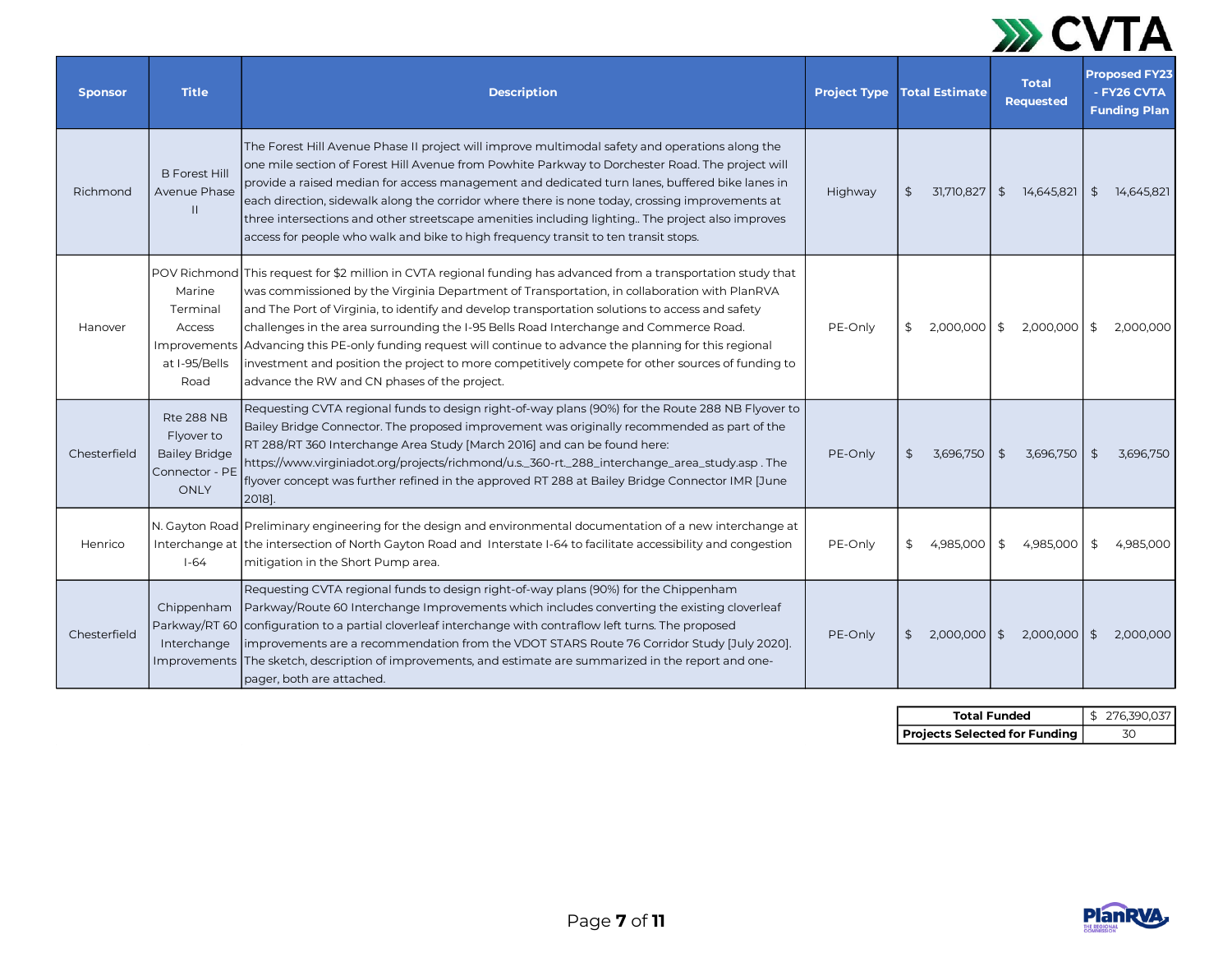

#### **Bike-Ped Projects**

| <b>Project ID</b> | <b>Project Title</b>                   |                  |       |       |       |       |             |        | Sponsor Safety Mobility Access Benefit Rank Request Benefit/Cost Category Rank |
|-------------------|----------------------------------------|------------------|-------|-------|-------|-------|-------------|--------|--------------------------------------------------------------------------------|
| FY23 32           | IC Commerce Road - FLT Phase I         | Richmond         | 38.50 | 23.00 | 6.67  | 68.17 | \$3,000,000 | 227.24 |                                                                                |
| <b>IFY23 33</b>   | <b>IH Commerce Road - FLT Phase II</b> | <b>IRichmond</b> | 13.00 | 16.71 | 38.50 | 68.21 | \$8,000,000 | 85.26  |                                                                                |
| FY23 21           | GreenCity Connector Trail and Bridge   | <b>Henrico</b>   | 8.85  | 20.39 | 0.00  | 29.24 | \$9.978,000 | 31.11  |                                                                                |
| FY23 35           | F Manchester Connection to James River | Richmond         | 9.42  | 7.67  | 0.04  | 8.12  | \$7,000,000 | 11.61  |                                                                                |

#### **Notes:**

(1) Green City not modeled in SE data (2017), Parham used as parallel corridor (2)Manchester Connection uses model connector for 10th & Perry as alterative route for calculations; 9th St Bridge included for crash history

(3) Commerce FLT Phase I already fully funded. Project benefit based on

removing project from existing and committed projects for modeling

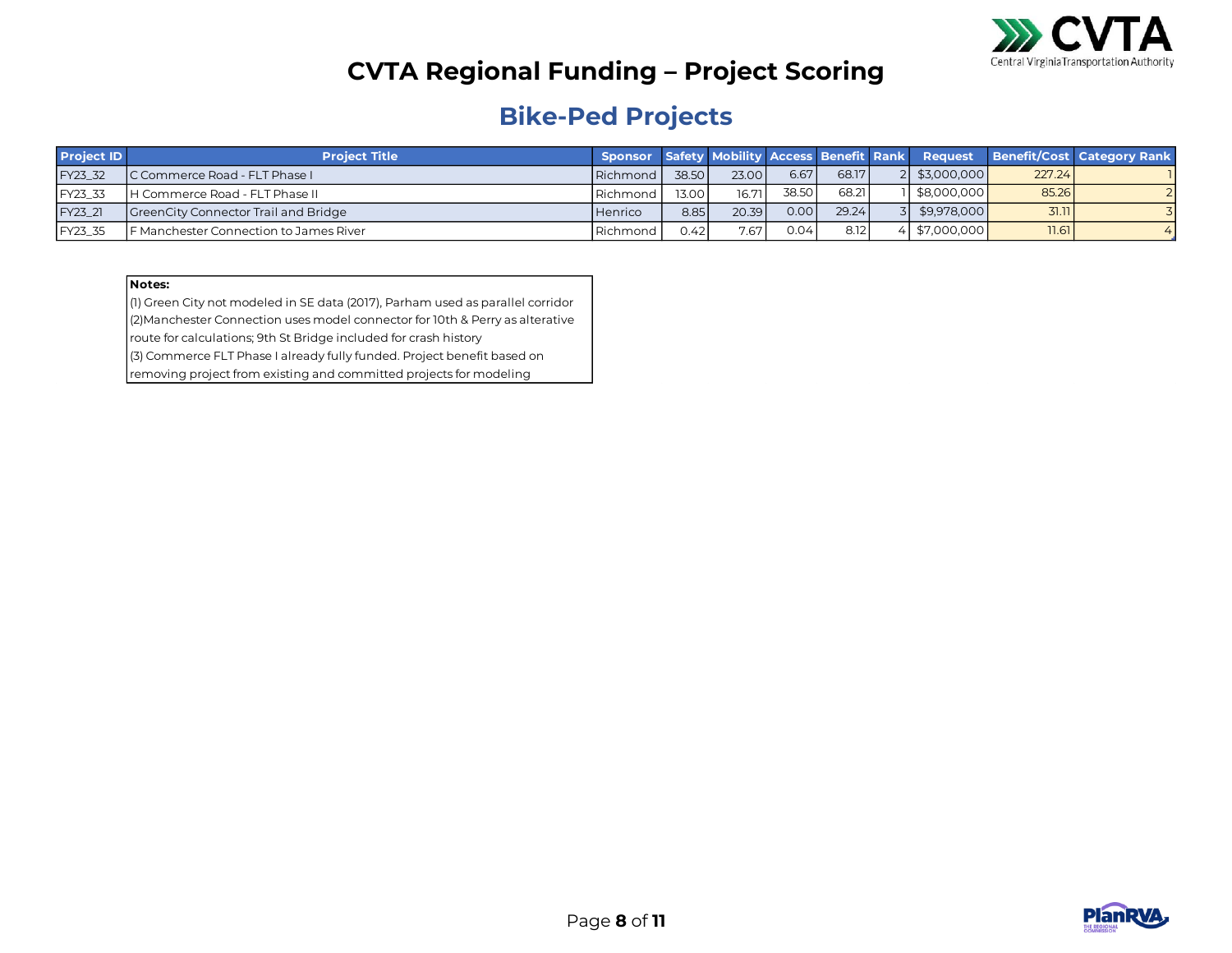

## **Bridge Projects**

|         | <b>Project ID</b> Project Title                                 | <b>Sponsor</b>    | <b>Benefit</b> | Rank | Reauest          | Benefit/Cost | <b>Category Rank</b> |
|---------|-----------------------------------------------------------------|-------------------|----------------|------|------------------|--------------|----------------------|
| FY23_37 | D Mayo Bridge (South) Replacement US 360 Crossing James River   | Richmond          | 0.30754242     |      | $1$ \$15,000,000 | 0.21         |                      |
| FY23_36 | E Mayo Bridge (North) Replacement - US 360 Crossing James River | <b>I</b> Richmond | 0.307542421    |      | 1523,000,000     | 0.131        |                      |

| Notes:                                                                 |
|------------------------------------------------------------------------|
| (1) Since only Mayo Bridge projects were submitted, benefit uses draft |
| SGR score.                                                             |

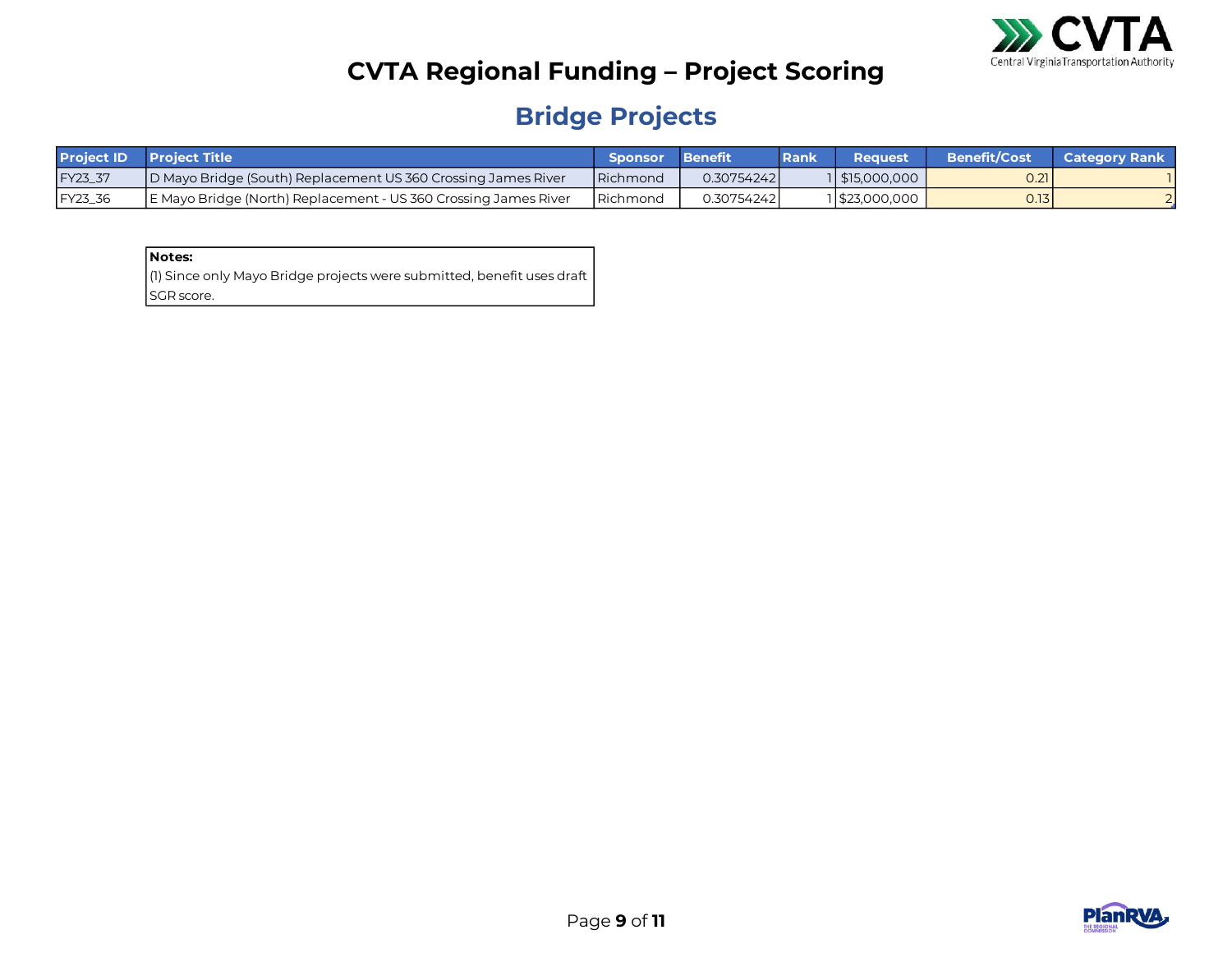

#### **Highway Projects**

| <b>Project ID</b> | <b>Project Title</b>                                              | <b>Sponsor</b> | <b>Safety</b> | <b>Mobility</b> | <b>Access</b> | <b>Benefit</b> | Rank            | <b>Request</b>  |        | <b>Benefit/Cost Category Rank</b> |
|-------------------|-------------------------------------------------------------------|----------------|---------------|-----------------|---------------|----------------|-----------------|-----------------|--------|-----------------------------------|
| FY23_17           | Rt. 301 3rd Southbound Lane                                       | Hanover        | 4.48          | 17.57           | 18.06         | 40.11          |                 | \$829,858       | 483.29 |                                   |
| FY23_26           | W Broad Street Intersection Improvements at Parham Road           | Henrico        | 4.31          | 0.03            | 34.8          | 39.14          | 6               | \$2,611,000     | 149.91 |                                   |
| FY23_18           | Rt. 1/Rt. 30 Green-T                                              | Hanover        | 2.27          | 0.04            | 34.65         | 36.97          | $\mathsf{Q}$    | \$4,954,119     | 74.63  |                                   |
| FY23_30           | A Hull Street Phase II (US360)                                    | Richmond       | 12.27         | 21.19           | 12.8          | 46.27          |                 | \$6,291,851     | 73.54  |                                   |
| N/A               | Rte 288 NB Hard Shoulder Running Lane                             | Goochland      | 0.8           | 7               | 31.21         | 39.01          |                 | \$8,000,000     | 48.76  |                                   |
| FY23_27           | W Broad Street Improvements - Short Pump                          | Henrico        | 9.97          | 0.52            | 4.6           | 15.09          | 18              | \$3,230,000     | 46.72  | 6                                 |
| FY23_19           | Rt. 301/Rt. 54 Roundabout                                         | Hanover        | 2.93          | 0.01            | 17.35         | 20.29          | 13              | \$4,524,642     | 44.85  | 7                                 |
| FY23_13           | I-95/Route 10 Interchange Improvement, Phase II                   | Chesterfield   | 2.54          | 19.42           | 30.92         | 52.88          |                 | \$17,086,282    | 30.95  | 8                                 |
| FY23_14           | I-64 at Ashland Rd. (Rte. 623) Interchange                        | Goochland      | 3.46          | 0.03            | 34.65         | 38.14          | 8               | \$15,005,840    | 25.42  | 9                                 |
| FY23_23           | Magellan Parkway Bridge and Approach Section                      | Henrico        | 5.97          | 21.41           | 9.15          | 36.52          | 10 <sup>°</sup> | \$18,572,000    | 19.66  | 10 <sup>°</sup>                   |
| FY23_34           | G Broad Street Streetscape (US250) with Pulse Expansion Phase III | Richmond       | 15.64         | $\Omega$        | $\Omega$      | 15.64          | 16              | \$8,800,000     | 17.78  | 11                                |
| FY23_28           | Brook Road Improvements - Villa Park Dr to Hilliard Rd            | Henrico        | 13.31         | 1.24            | $\Omega$      | 14.55          | 19              | \$10,416,000    | 13.97  | 12                                |
| FY23_09           | Woolridge Road (Route 288 - Old Hundred Road) Extension           | Chesterfield   | 5.06          | 11.25           | 34.5          | 50.82          |                 | \$37,578,118    | 13.52  | 13                                |
| FY23_25           | Staples Mill Road Improvements                                    | Henrico        | 0.41          | 0.85            | 5.93          | 7.19           | 20              | \$5,670,000     | 12.68  | 14                                |
| FY23_15           | Rte 288 - New SB Auxiliary Lane South of U.S. 250                 | Goochland      | 0.35          | 3.39            | 15.15         | 18.89          | 14              | \$16,814,989    | 11.24  | 15                                |
| FY23_22           | Woodman Road Improvements - Mountain Rd to Hungary Rd             | Henrico        | 10.7          | 3.14            | 11.02         | 24.86          | 12              | \$27,848,000    | 8.93   | 16                                |
| FY23_06           | Route 360 (Woodlake Pkwy to Otterdale Rd) Widening                | Chesterfield   | 6.47          | 0.46            | 8.17          | 15.1           |                 | 17 \$20,000,000 | 7.55   | 17                                |
| FY23_16           | SB 288 Continuous HSR Lane - West Creek Parkway to Route 711      | Goochland      | 0.16          |                 | 20.84         | 28             | וו              | \$37,878,512    | 7.39   | 18                                |
| FY23_02           | Vaughan Road Overpass                                             | Ashland        | $\Omega$      | 0.12            | 17.23         | 17.35          |                 | 15 \$24,000,000 | 7.23   | 19                                |
| FY23_31           | B Forest Hill Avenue Phase II                                     | Richmond       | 0.97          | 3.42            | 0.02          | 4.41           | 21              | \$14,645,821    | 3.01   | 20                                |
| FY23_29           | I-64 Widening, Exit 205 to New Kent/James City County Line        | New Kent       | 28.06         | 2.75            | 35.34         | 66.15          |                 | \$396,887,519   | 1.67   | 21                                |

#### **Notes:**

(1) Forest Hill and Brook Rd Improvements mobility and accessibility scored based on bike/ped improvements only; highway improvements for these projects cannot be modeled with regional travel demand model - needs microsimulation

(2) Broad Street Streetscape as presented does not impact transit model (no new service). No data provided on changes to ridership or bus speed -- cannot calculate transit benefit for access or mobility